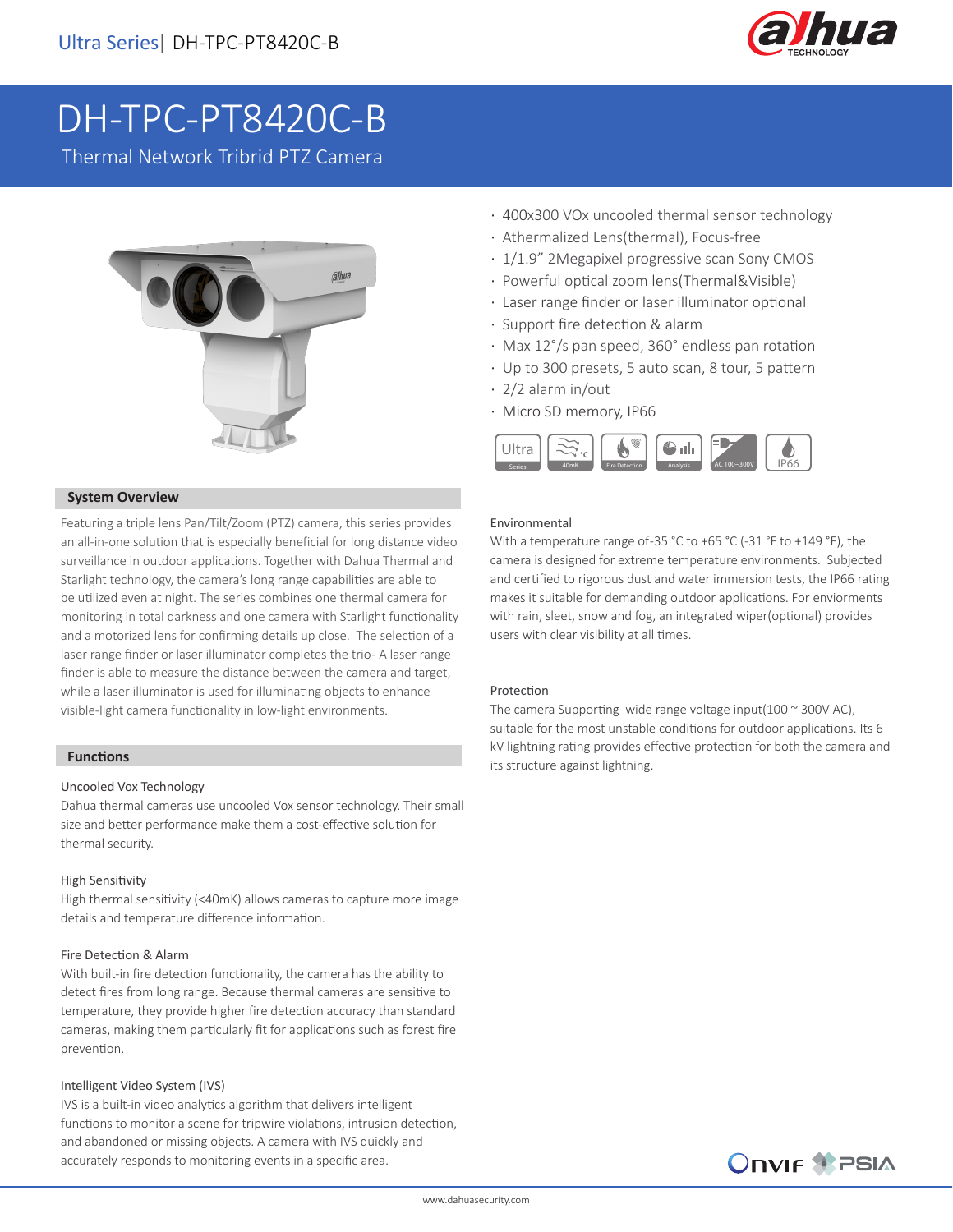# Ultra Series| DH-TPC-PT8420C-B



# **Technical Specification**

# Thermal Camera

| <b>Image Sensor</b>        | Uncooled VOx Microbolometer                                                                |
|----------------------------|--------------------------------------------------------------------------------------------|
| <b>Effective Pixels</b>    | 400(H)x300(V)                                                                              |
| <b>Pixel Size</b>          | 17um                                                                                       |
| Thermal Sensitivity (NETD) | <40mK@f/1.0                                                                                |
| Spectral Range             | $7^{\sim}$ 14um                                                                            |
| <b>Image Setting</b>       | Brightness/Sharpness/ROI/AGC/FFC/3D DNR                                                    |
| <b>Color Palettes</b>      | 14(Whitehot/Blackhot/Ironrow/Icefire/<br>Fusion/Rainbow/Globow/Iconbow1/<br>lconbow2 .etc) |
| Thermal Lens               |                                                                                            |
| Lens Type                  | Motorized                                                                                  |
| <b>Focus Control</b>       | Auto / Manual                                                                              |

| Focal Length                                    | 100mm                                 |                                                              | $20 \approx 100$ mm $30 \approx 150$ mm $25 \approx 225$ mm                     |                                                     |
|-------------------------------------------------|---------------------------------------|--------------------------------------------------------------|---------------------------------------------------------------------------------|-----------------------------------------------------|
| Angle of View                                   | $H:3.9^{\circ}$ ,<br>$V:2.9^\circ$    | $H:19.3^\circ \sim$<br>3.9°, V:14.5°<br>$\sim$ 2 $9^{\circ}$ | $H:12.9^{\circ}$ ~<br>$2.6^{\circ}$ , V:9.7 $^{\circ}$<br>$~\sim$ 1 $9^{\circ}$ | $H:15.5^{\circ}$ ~<br>1.7°, V:11.6°<br>$~\sim$ 1 3° |
| Effective Distance(1)<br>$Man(1.8m*0.5m)$       | D(2):3000m<br>R(3):750m<br>(4) : 380m | D:3000m<br>R:750m<br>1:380m                                  | D:4500m<br>R:1150m<br>1:570m                                                    | D:6750m<br>R:1690m<br>1:860m                        |
| <b>Effective Distance</b><br>Vehicle(2.3m*2.3m) | D:8800m<br>R:2300m<br>1:1200m         | D:8800m<br>R:2300m<br>1:1200m                                | D:13200m<br>R:3500m<br>1:1800m                                                  | D:19800m<br>R:5180m<br>1:2700m                      |

# Visible Camera

| Image Sensor                    | 1/1.9" Sony CMOS                          |                                              |                                              |                                  |
|---------------------------------|-------------------------------------------|----------------------------------------------|----------------------------------------------|----------------------------------|
| <b>Effective Pixels</b>         | 1944(H)x1092(V)                           |                                              |                                              |                                  |
| <b>Electronic Shutter Speed</b> | $1/1 \sim 1/30,000s$                      |                                              |                                              |                                  |
| Min. Illumination               | 0.002Lux@F1.5(Color), 0.0005Lux@F1.5(B/W) |                                              |                                              |                                  |
| S/N Ratio                       | More than 55dB                            |                                              |                                              |                                  |
| <b>IR Distance</b>              | <b>NA</b>                                 |                                              |                                              |                                  |
| IR On/Off Control               | <b>NA</b>                                 |                                              |                                              |                                  |
| <b>IR LEDS</b>                  | <b>NA</b>                                 |                                              |                                              |                                  |
| Visible Lens                    |                                           |                                              |                                              |                                  |
| Focal Length                    | $6^\sim 180$ mm                           | $7.9 \approx 316$ mm                         | $21 \approx 500$ mm                          | $12.5 \approx 775$ mm            |
| Max Aperture                    | F1.5                                      | F1.6                                         | F3.8                                         | F3.8                             |
| Angle of View                   | $H:59^\circ$<br>$\sim$ 2.4 $\degree$      | $H:41.5^\circ$<br>$~^{\circ}$ 1.1 $^{\circ}$ | $H:23.5^\circ$<br>$~^{\circ}$ 1.0 $^{\circ}$ | $H:28.8^{\circ}$<br>$\sim 0.5$ ° |
| Optical Zoom                    | 30X                                       | 40X                                          | 24X                                          | 62X                              |
| <b>Focus Control</b>            | Auto / Manual                             |                                              |                                              |                                  |
| <b>Close Focus Distance</b>     |                                           | 100mm ~ 1000mm (0.33ft ~ 3.28ft)             |                                              |                                  |
| Laser Range Finder(Optional)    |                                           |                                              |                                              |                                  |
| Wavelength                      | 1.57um (Eye safe)                         |                                              |                                              |                                  |
| <b>Effective Distance</b>       |                                           | 50~5000m (164ft~16404ft)                     |                                              |                                  |

| Accuracy                                | $±2m$ ( $±6.56ft$ )                                                                                         |
|-----------------------------------------|-------------------------------------------------------------------------------------------------------------|
| Laser Illuminator (Optional)            |                                                                                                             |
| Wavelength                              | 808±5nm                                                                                                     |
| <b>Effective Distance</b>               | 1000m (3281ft)                                                                                              |
| Angle of Laser Beam                     | $1^\circ \sim 30^\circ$                                                                                     |
| Zoom Speed                              | < 4s (Wide ~ Tele)                                                                                          |
| PTZ                                     |                                                                                                             |
| Pan/Tilt Range                          | Pan: $0^{\circ}$ ~ 360° endless; Tilt: -60° ~ 45° (-60° ~ 60° optional)                                     |
| <b>Manual Control Speed</b>             | Pan: 0.01° ~12° /s; Tilt: 0.01° ~8° /s                                                                      |
| Preset Speed                            | Pan: 0.01° ~12° /s ; Tilt: 0.01° ~8° /s                                                                     |
| Preset                                  | 300                                                                                                         |
| PTZ Mode                                | 5 Auto Scan, 8 Tour, 5 Pattern, Auto Pan                                                                    |
| Speed Setup                             | Human-oriented focal length/speed adaptation                                                                |
| Power Up Action                         | Auto restore to previous PTZ and lens status<br>after power failure                                         |
| <b>Idle Motion</b>                      | Activate Preset/ Scan/ Tour/ Pattern if there is no<br>command in the specified period                      |
| Protocol                                | DH-SD, Pelco-P/D (Auto recognition)                                                                         |
| Video                                   |                                                                                                             |
| Compression                             | H.264 / MJPEG                                                                                               |
| <b>Frame Rate</b>                       | Main Stream:<br>Thermal: 1280x1024(default) / 720P @1~25/30fps<br>Visible: 1080P(default) /720P @1~25/30fps |
|                                         | Sub Stream:<br>Thermal: 640x512(default) / 320x256 @1~25/30fps<br>Visible: CIF(default) / D1 @1~25/30fps    |
| <b>Bit Rate Control</b>                 | CBR / VBR                                                                                                   |
| <b>Bit Rate</b>                         | H.264: 640 ~8192Kbps                                                                                        |
| Day/Night                               | Auto(ICR) / Color / B/W                                                                                     |
| <b>BLC Mode</b>                         | BLC / HLC / WDR                                                                                             |
| White Balance                           | Auto / ATW / Indoor / Outdoor / Manual                                                                      |
| Noise Reduction                         | 3D DNR                                                                                                      |
| <b>Motion Detetion</b>                  | Off / On (4 zone, Rectangle)                                                                                |
| Region of Interest                      | Off / On (4 zone)                                                                                           |
| Electronic Image Stabilization<br>(EIS) | <b>NA</b>                                                                                                   |
| Defog                                   | Off/On                                                                                                      |
| Digital Zoom                            | 4x(19 levels)                                                                                               |
| Flip                                    | 180°                                                                                                        |
| Mirror                                  | Off / On                                                                                                    |
| <b>Privacy Masking</b>                  | Off / On (4 area, Rectangle)                                                                                |
| Audio                                   |                                                                                                             |
| Compression                             | G.711A / G.711Mu / AAC                                                                                      |